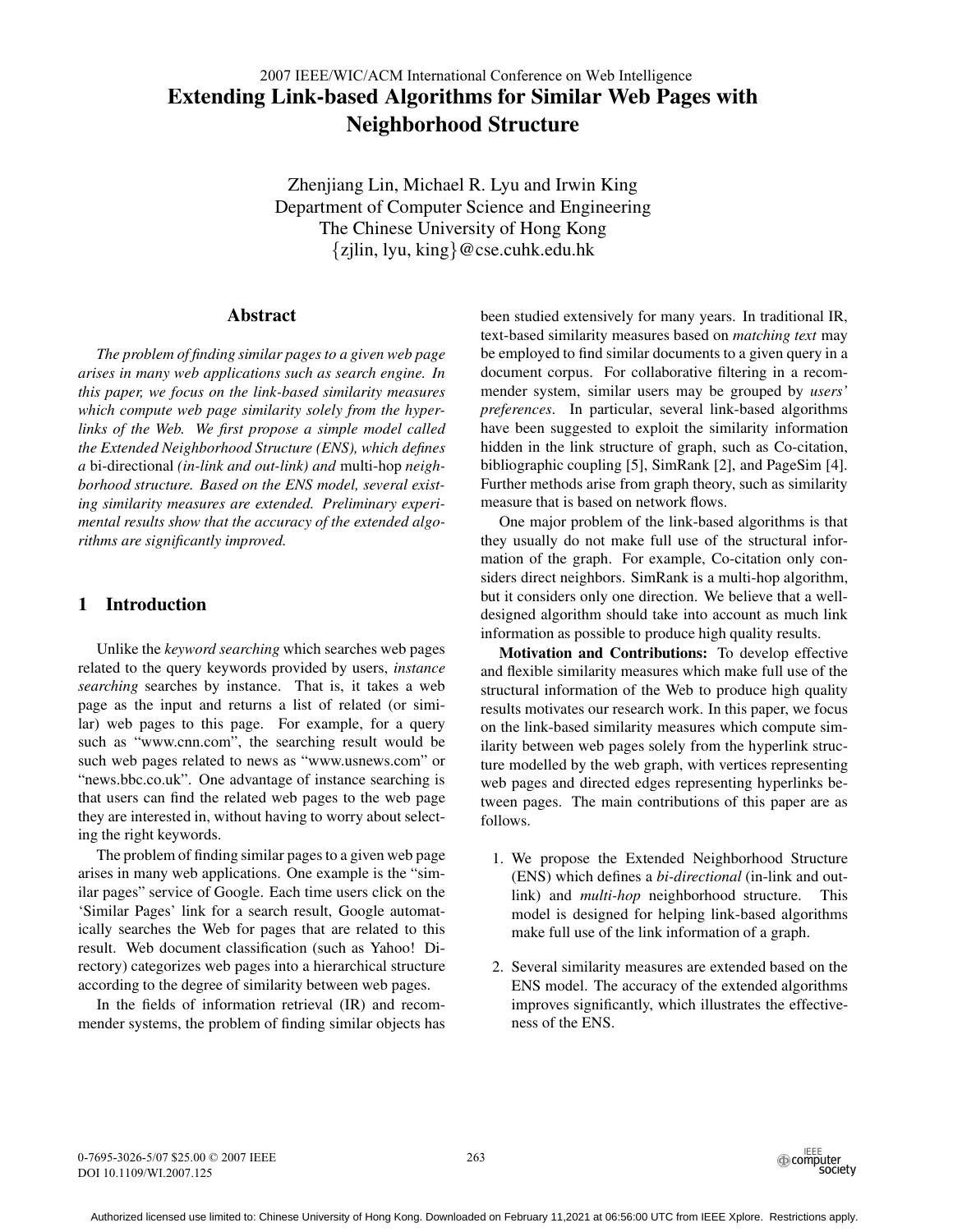### **2 Extended Neighborhood Structure Model**

Recent research has suggested that there are large amounts of valuable information hidden in the vast link structure of the Web. For example, a web page linking to another page usually implies some kind of relationship between them. This is because the fact that generally authors of web pages would like to link their pages to those pages which they think are related to theirs.



**Figure 1. Interpretation of the ENS model**

Consider the graph in Figure 1, the basic information hidden in the fact that  $a$  links to  $b$  is that  $a$  knows  $b$ . Certainly,  $b$  may not know  $a$  since there's no link from  $b$  to a. It is very much like the relationship between people. Therefore, a web page may have two kinds of neighbors: *in-link neighbors* (those who know it) and *out-link neighbors* (whom it knows). In Figure 1, *a* is *b*'s in-link neighbor and  $b$  is  $a$ 's out-link neighbor. Now, we can come up with a straightforward intuition on web page similarity: *similar web pages have similar neighbors*. On the other hand, page  $c$  is a 2-hop indirect out-link neighbor of  $a$ , which implies page  $a$  may not be so familiar with  $c$  as with  $b$ . This can be thought as the familiarity decreases along links.

Therefore, the concept of neighborhood is now extended in two aspects: *bi-direction* and *multi-hop*. Although the intuition of similarity is still "similar web pages have similar neighbors", its meaning is generalized, since the "neighbors" here refer to the bi-directional and multi-hop neighbors instead of single-direction or direct neighbors. This model is based on the natural hypothesis that a link-based algorithm likely improves its accuracy by considering more structural information of the graph. Throughout the paper, notation  $Sim(a, b)$  represents the similarity score of web pages a and b produced by the similarity measures.

### **3 Extending Similarity Measures**

#### **3.1 Web Graph Model**

We model the Web as a directed graph  $G = (V, E)$ with vertices V representing web pages  $v_i(i = 1, 2, \dots, n)$ and directed edges E representing hyperlinks among the web pages.  $I(v)$  denotes the set of in-link neighbors of pages v and  $O(v)$  denotes the set of out-link neighbors of page v. Let  $path(u_1, u_s)$  denote a sequence of vertices  $u_1, u_2, \ldots, u_s$  such that  $(u_i, u_{i+1}) \in E(i = 1, \dots, s - 1)$ and  $u_i$  are distinct. It is called a **path** from  $u_1$  to  $u_s$ . Let  $length(p)$  denote the **length** of path p, and define

 $length(p) = |p| - 1$ , where |p| is the number of vertices in path p. Let  $PATH(u, v)$  denote the set of all possible paths from page  $u$  to  $v$ .

# **3.2 Extended Co-citation and Bibliographic Coupling**

Co-citation and bibliographic coupling are two 1-hop single-directional algorithms. in co-citation, the more common in-link neighbors two pages have, the more similar they are. Therefore,  $Sim(a, b) = |I(a) \cap I(b)|$ . In bibliographic coupling, the more common out-link neighbors two pages have, the more similar they are. Therefore,  $Sim(a, b) = |O(a) \cap O(b)|$ .

We can construct a bi-directional algorithm called Extended Co-citation and Bibliographic Coupling (ECBC): the more common neighbors two pages have, the more similar they are. Accordingly,

 $Sim(a, b) = \alpha | I(a) \cap I(b) | + (1 - \alpha) | O(a) \cap O(b) |$ 

where  $\alpha \in [0, 1]$  is a user-defined constant.

### **3.3 Extended SimRank**

SimRank is a fixed point of the recursive definition: *two pages are similar if they are referenced by similar pages*. Numerically, for any web page  $u$  and  $v$ , this is specified by defining  $Sim(u, u) = 1$  and

$$
Sim(u, v) = \gamma \cdot \frac{\sum_{a \in I(u)} \sum_{b \in I(v)} Sim(a, b)}{|I(u)||I(v)|}
$$

for  $u \neq v$  and  $\gamma \in (0,1)$ . If  $I(u)$  or  $I(v)$  is empty, then  $Sim(u, v)$  is zero by definition. The SimRank iteration starts with  $Sim(u, v) = 1$  for  $u = v$ , and 0 otherwise.

SimRank is a multi-hop algorithm, but it is not bidirectional. We extend the intuition of SimRank to be "two pages are similar if they have similar neighbors". Accordingly, SimRank can be extended to  $Sim(u, v) =$ 

$$
\gamma \cdot (\sum_{a \in I(u)} \sum_{b \in I(v)} Sim(a, b) + \sum_{a \in O(u)} \sum_{b \in O(v)} Sim(a, b))
$$

$$
\times (|I(u)||I(v)| + |O(u)||O(v)|)^{-1}.
$$

#### **3.4 Extended PageSim**

PageSim can be regarded as a "weighted multi-hop" version of Co-citation algorithm. First, it takes the common in-link information of 1-hop as well as multi-hop neighbors into account to improve the quality of the result. Moreover, PageSim also considers the importance of the web pages. PageSim can be described as: each web page propagates its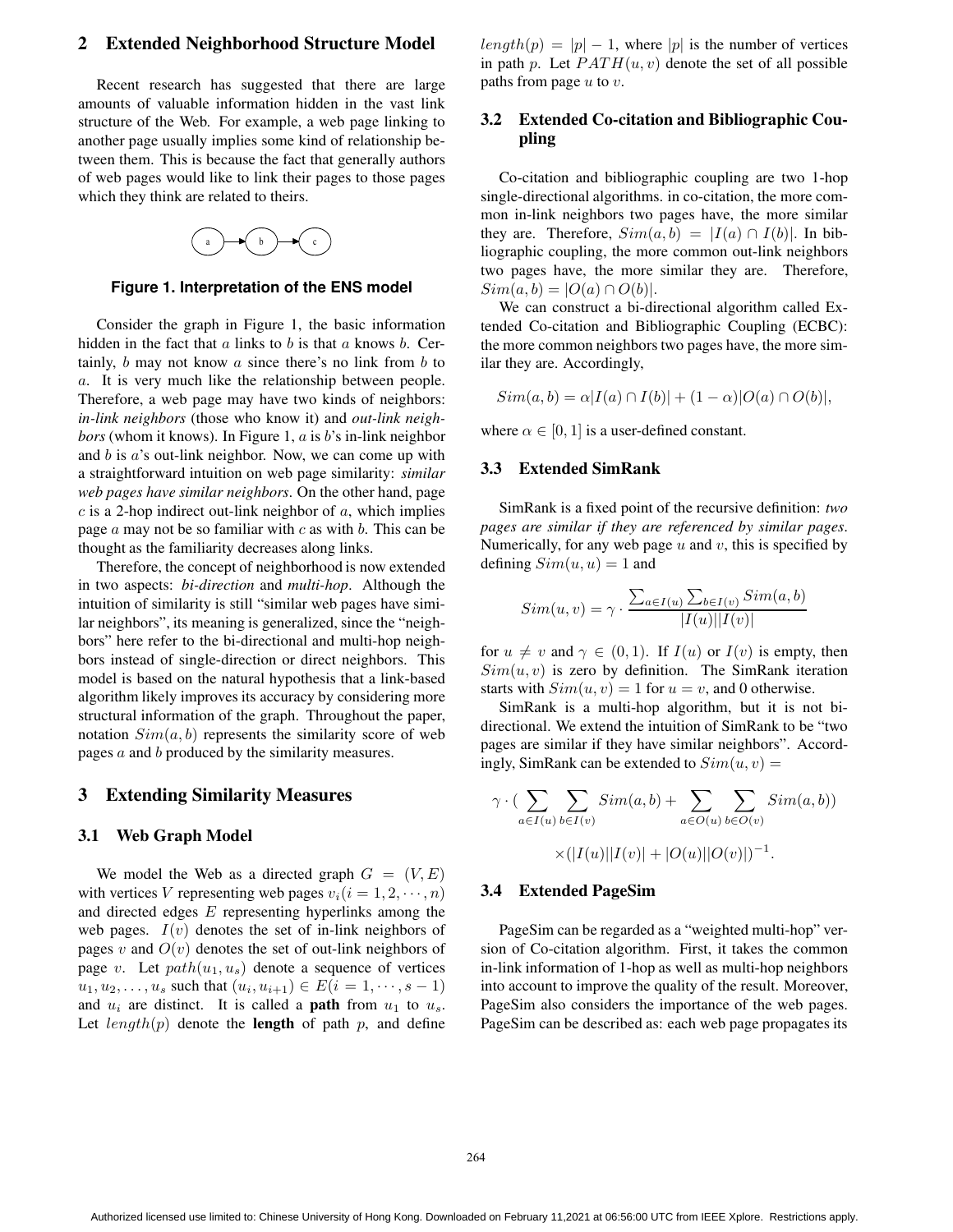"feature information" to its (multi-hop) out-link neighbors along hyperlinks. Once the propagation of all web pages finish, the similarity between two pages is measured by the "feature information" they have in common.

For a web page, the volume of its "feature information" is measured by its PageRank score or other score that represents the importance of this page. Obviously, each web page has to preserve a space, which is called the *feature vector*, to store the "feature information" of its own as well as all the others.

**Definition 1** *Let*  $PR(v)$  *denote the*  $PR$  *score of page*  $v$ *. Let*  $PG(u, v)$  *denote the PR score of page u that propagates to page* v through  $PATH(u, v)$ *. We define* 

$$
PG(u, v) = \begin{cases} \sum_{p \in PATH(u, v)} \frac{d \cdot PR(u)}{\prod_{w \in p, w \neq v} |O(w)|} & v \neq u, \\ PR(u) & v = u, \end{cases}
$$
 (1)

*where*  $d \in (0, 1]$  *is a decay factor and*  $u, v \in V$ *.* 

**Definition 2** *Let*  $\overrightarrow{FV}(v)$  *denote the Feature Vector of page v*, *we* have  $\overrightarrow{FV}(v) = (PG(v_i, v))^T = (PG_i(v))^T$ ,  $i =$  $1, \dots, n$ , *where*  $v, v_i \in V$ .

**Definition 3** *Let* PS(u, v) *denote the PageSim score of pages* u *and page* v*. We define*

$$
PS(u, v) = \sum_{i=1}^{n} \frac{\min(PG_i(u), PG_i(v))^2}{\max(PG_i(u), PG_i(v))},
$$
 (2)

*where*  $u, v \in V$ .

The detailed explanations of the above definitions are given in [4]. In short, there are two stages in the PageSim algorithm: *PR score propagation stage* and *PS score computation stage*. Equations (1) and (2) correspond to the processes in these two stages respectively.

**Extended PageSim (EPS):** In PageSim, the "feature information" of web pages propagate along only out-links, and the consequent PS scores are actually "out-link" PS scores. In EPS, we also propagate along in-links (with decay factor  $1-d$ ) and produce the "in-link" PS scores. This is because we consider the in-links complement to out-links. The EPS score of two pages is hence defined by the sum of "in-link" and "out-link" PS scores of them. We denote the EPS score of pages u and v by  $EPS(u, v)$ .

Moreover, we adopt the Jaccard measure [1], which is commonly used in IR to measure the similarity between two vectors, to calculate the Extended PageSim (EPS) scores. For example, to calculate the "out-link" PS score of pages u and v, we use Equation (3) instead of Equation (2).

$$
PS(u, v) = \frac{\sum_{i=1}^{n} \min(PG(v_i, u), PG(v_i, v))}{\sum_{i=1}^{n} \max(PG(v_i, u), PG(v_i, v))},
$$
(3)

where  $u, v \in V$ .

### **4 Experimental Results**

We have proposed the ENS model and extended several link-based similarity measures, including Co-citation, bibliographic coupling, SimRank, and PageSim. In this section, we report on some preliminary experimental results. The primary purpose is to show that the ENS model indeed helps link-based similarity measures improve their accuracy.

# **4.1 Datasets**

We tested the algorithms on two datasets:

**CSE Web (CW) dataset** is a set of web pages crawled from *http://www.cse.cuhk.edu.hk*, containing about 22,000 web pages and 180,000 hyperlinks.

**Google Scholar (GS) dataset** contains a citation graph of 20,000 articles which were crawled through public interface of Google Scholar search engine, with vertices representing articles and directed edges representing citations between articles. To obtain this dataset, we first submitted keyword "web mining" to the Google Scholar which returned 50 related articles as a result. Then we crawled the remaining articles by following the "Cited By" hyperlinks of the search results using Breadth-First Search algorithm.

### **4.2 Ground Truth and Evaluation Methods**

For any vertex  $v$  in graph  $G$ , a similarity measure  $A$ would produce a list of top  $N$  vertices most similar to  $v$ (excluding v itself), which is denoted by  $top_{A,N}(v)$ . Let the number  $score_{A,N}(v)$  denote the average score to v of the  $top_{A,N}(v)$ . Thereby, we consider the average number of  $score_{A,N}(v)$  for all  $v \in V$  as the quality of the top  $N$  results produced by algorithm  $A$ , which is denoted by  $\Delta(A, N)$ . That is,  $\Delta(A, N) = (\sum_{v \in V} score_{A, N}(v))/n$ .

In this paper, we use two different evaluation methods. For the CW dataset, we use the cosine TFIDF, a traditional text-based similarity function, as rough metrics of similarity. For the GS dataset, we use the "Related Articles" provided by Google Scholar as ground truth.

**(1) Cosine TFIDF Similarity:** The cosine TFIDF score of two web pages  $u$  and  $v$  is just the cosine of angle between TFIDF vectors of the pages [3], which is defined by

$$
TFIDF(u, v) = \frac{\sum_{t \in u \cap v} W_{tu} \cdot W_{tv}}{\|u\| \cdot \|v\|},
$$

where  $W_{tu}$  and  $W_{tu}$  are TFIDF weights of term t for web pages u and v respectively.  $||v||$  denotes the length of page v, which is defined by  $||v|| = \sqrt{\sum_{t \in v} W_{tv}^2}$ .

Therefore, for the CW dataset, we define

$$
score_{A,N}(v) = \frac{1}{N} \sum_{u \in top_{A,N}(v)} TFIDF(u,v),
$$